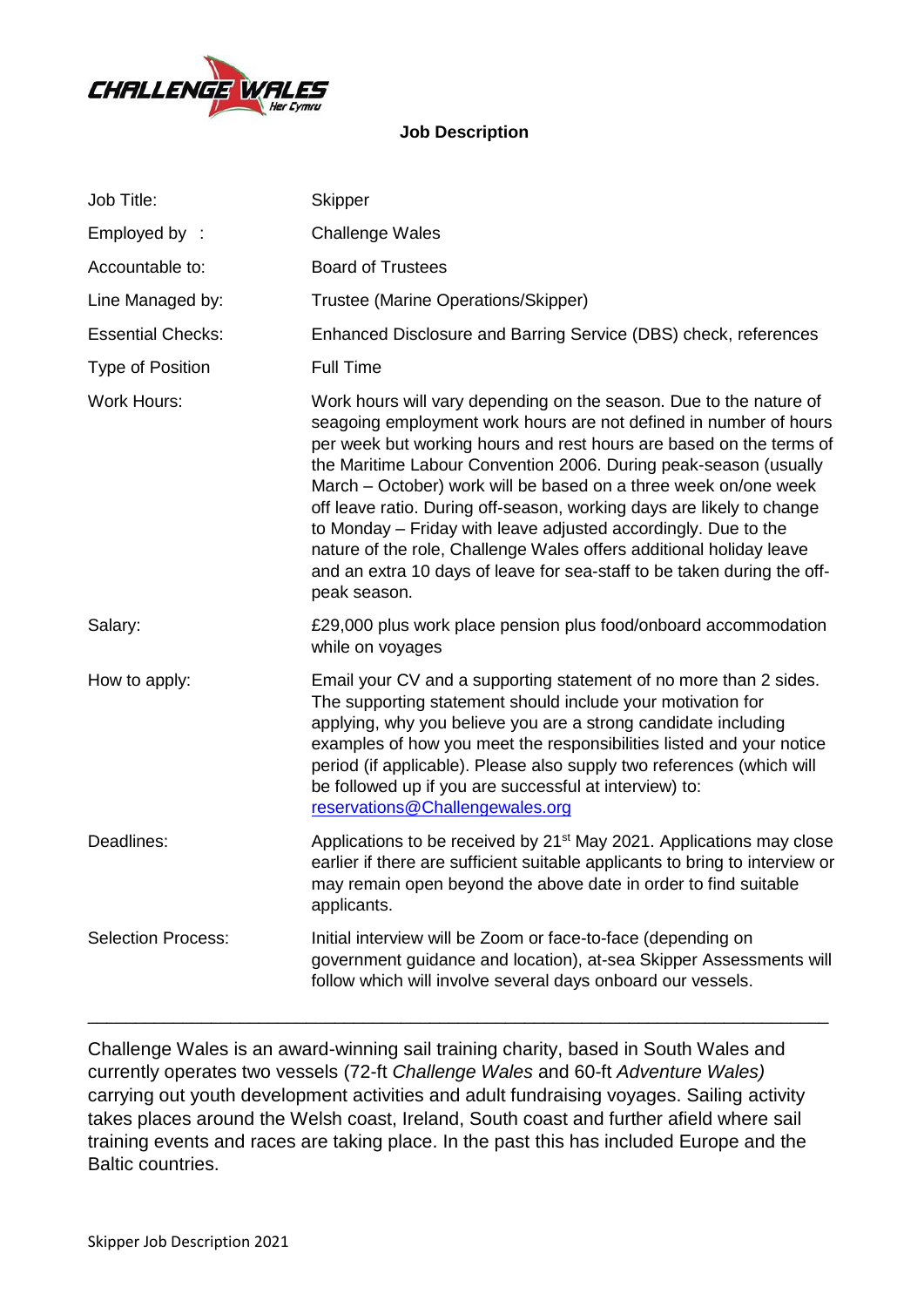

We are a fun, young, growing organisation bringing adventure experiences to socially diverse young people and fundraising through adult only voyages.

From November to February, the yachts undergo winter maintenance or if not, will be involved in a new overseas winter programme. During UK maintenance (off-peak), working hours are likely to change to Monday – Friday and leave arrangements will change to reflect this.

## **Purpose of the Role:**

To Skipper on both *Challenge Wales (*Challenge 72) and *Adventure Wales* (Ocean 60) and co-ordinate the maintenance, repair and upkeep of the vessels in conjunction with the Marine Operations Manager (a voluntary position).

The post-holder will deliver instruction and motivate young people. The majority of the role is working with young people with a small proportion being adult fundraising trips/corporate experiences. The Skipper is responsible for the overall day to day running of the vessel, its safety, SMS compliance, operational efficiency and delivering a fun and exciting voyage.

## **Tasks & Responsibilities**

You will be involved with:

- Leading the Mate, volunteer crew and voyage crew on each voyage
- Working with young people from diverse backgrounds to achieve RYA qualifications, DofE Gold Residential award, Agored Cymru accreditation and soft skills development.
- Manage all aspects of the assigned vessels operation
- Execute and plan the voyage schedule and input into future voyages
- Conduct onboard training, help volunteer crew progress through their competency logs and conduct personnel assessments
- Able to be professional and commercially & personally sensitive at all times (both on and off the vessel) acting with tact and diplomacy
- Advise on suitability of personnel to serve as volunteers at different levels of competence
- Manage safety, discipline, morale and welfare of volunteers, trainees and clients
- Victualling the vessel within budget and following Challenge Wales' financial and purchasing procedures
- Managing the maintenance and refit, within budget, and ensuring they meet Coding standards
- Brief and supervise any contractors
- Ability to deal with unexpected and planned issues which might be encountered on a sailing vessel at sea, e.g. repairs, maintenance, electrical (AC & DC), plumbing systems/bilge systems, generator, diesel engine, sail repairs
- Championing the brand and raising the profile of the charity
- Bringing your own ideas to the charity and voyage schedule to help Challenge Wales grow, and continue to innovate.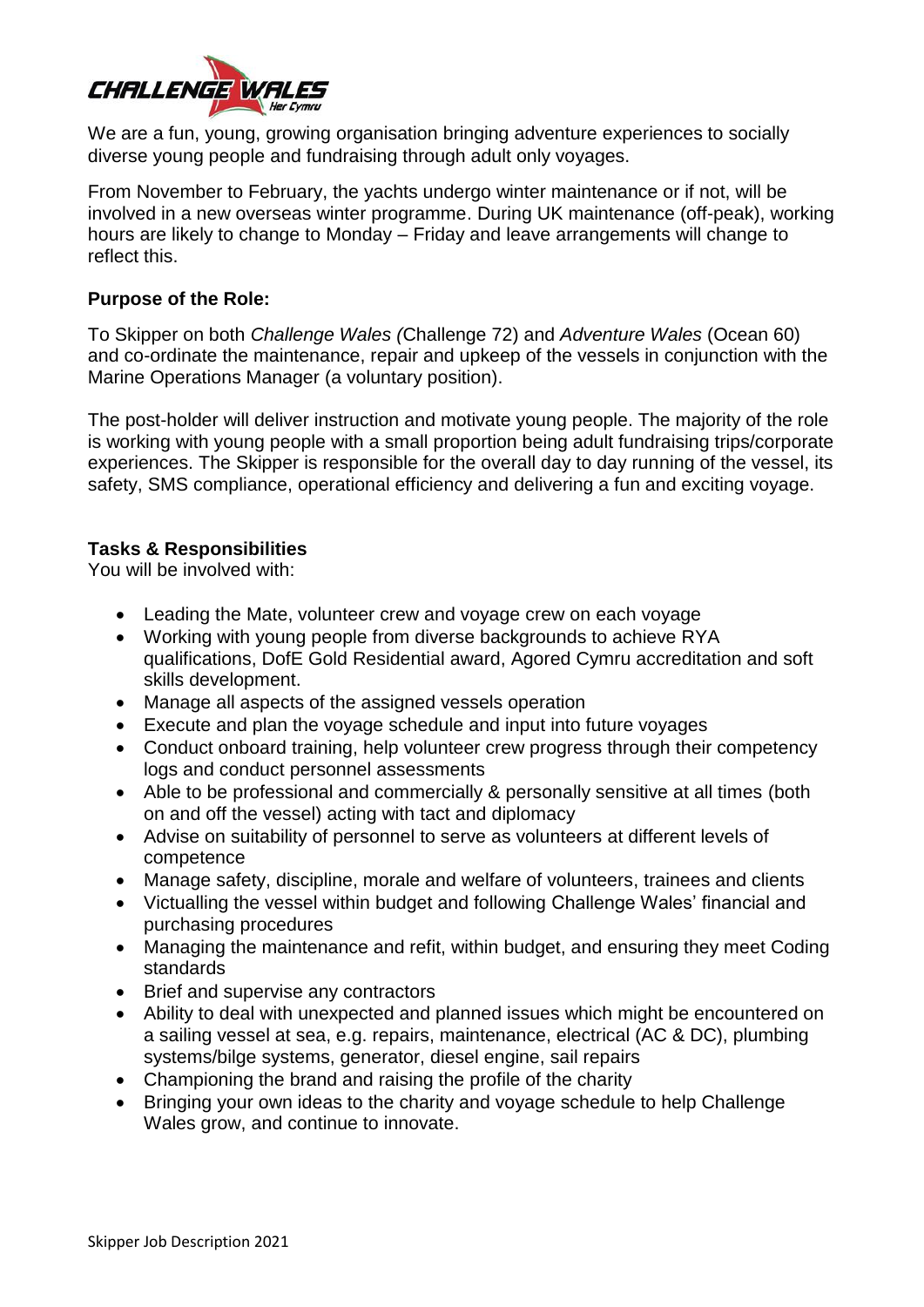

The above list is not intended to be comprehensive but the post-holder will be expected to be flexible in carrying out tasks relate to their role.

## **Personal Specification**

The successful candidate will:

- Have a valid ENG1 medical fitness certificate
- Have a Yachtmaster Offshore qualification
- Have a Commercial Endorsement
- MCA Approved Elementary First Aid Course
- VHF Radio Licence
- Radar Operation Certificate
- Diesel Engine Course
- Have experience of sail training industry, enjoy working outdoors and passion to develop people
- Have had at least 2 years in a Skipper role
- Have experience of sailing vessels of similar size to Challenge Wales vessels
- Good leadership skills, a positive role-model and ability to lead in a positive way
- Be energetic enthusiastic, hands-on and willing to work hard
- Ability to remain calm in stressful situations
- Possess very good communication skills both verbal and written, be compassionate and able to understand the needs of others
- Have a strong awareness of marine environmental issues
- Competent in Excel and Word documents
- Experience of working with disadvantaged young people
- Be a team player
- Food Hygiene Level 2 (not an online course)
- Physically fit

Desirable but advantageous

- Experience of larger outdoor/adventure organisations
- Experience in a similar role
- Medical Care Aboard Ship
- Skipper experience on Ocean 60's and Challenge 72's
- Instructor experience
- Powerboat Level 2
- A Welsh speaker (written/oral)

All employees are expected to take responsibility and comply with Challenge Wales' policies and procedures. Challenge Wales operates a strict non-smoking and non-drinking policy.

Further information on Challenge Wales can be found at www.challengewales.org